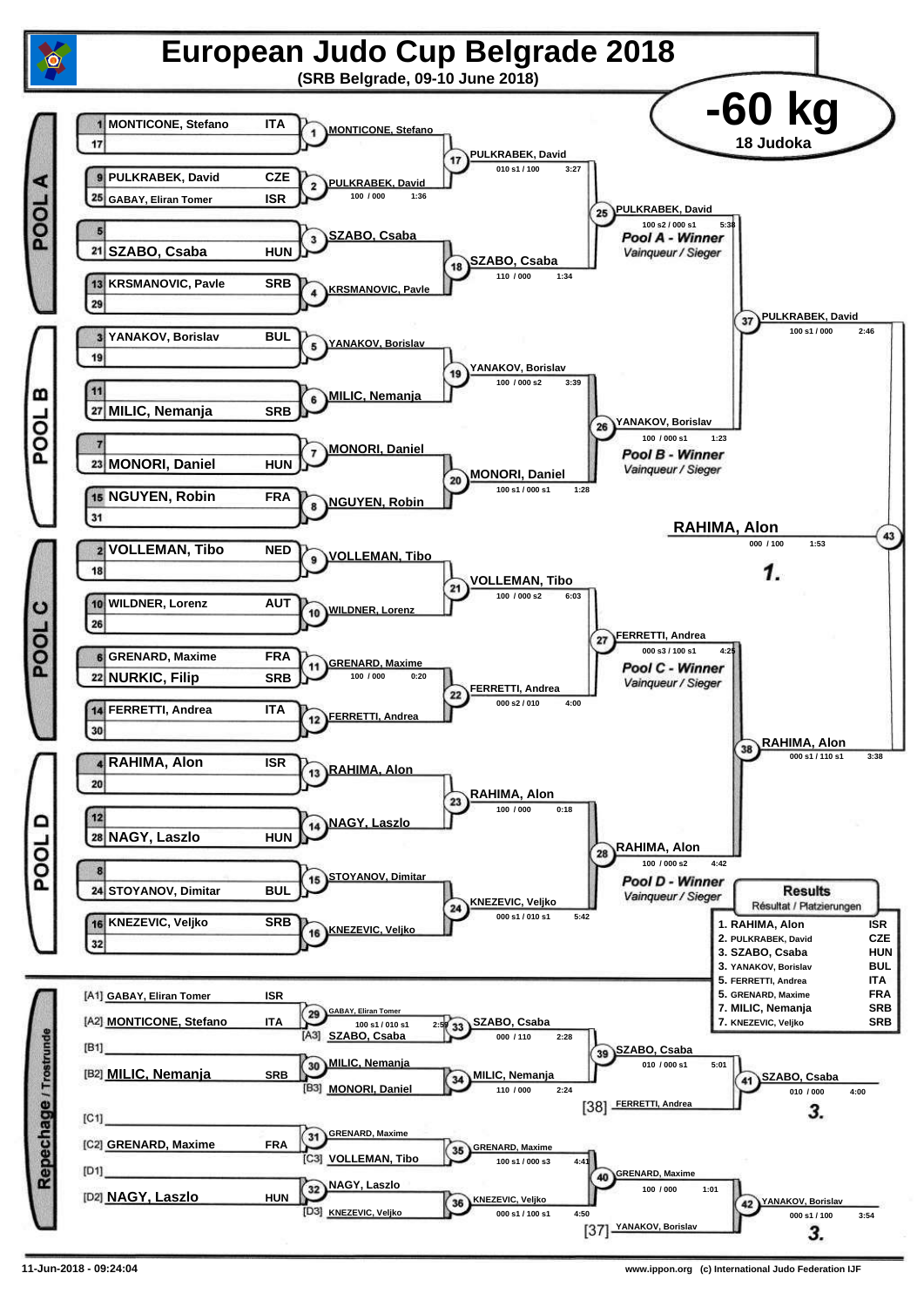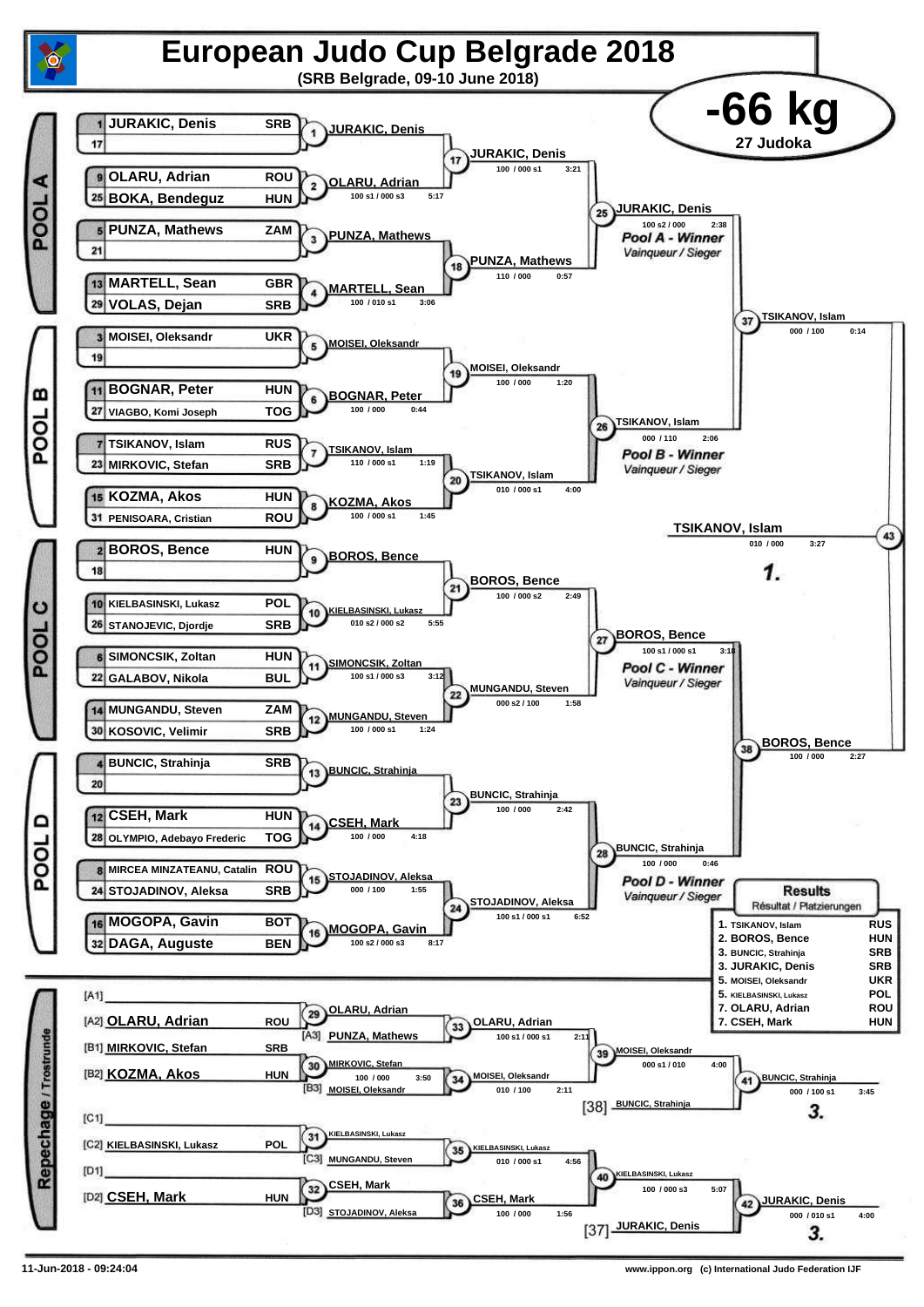

**11-Jun-2018 - 09:24:04 www.ippon.org (c) International Judo Federation IJF**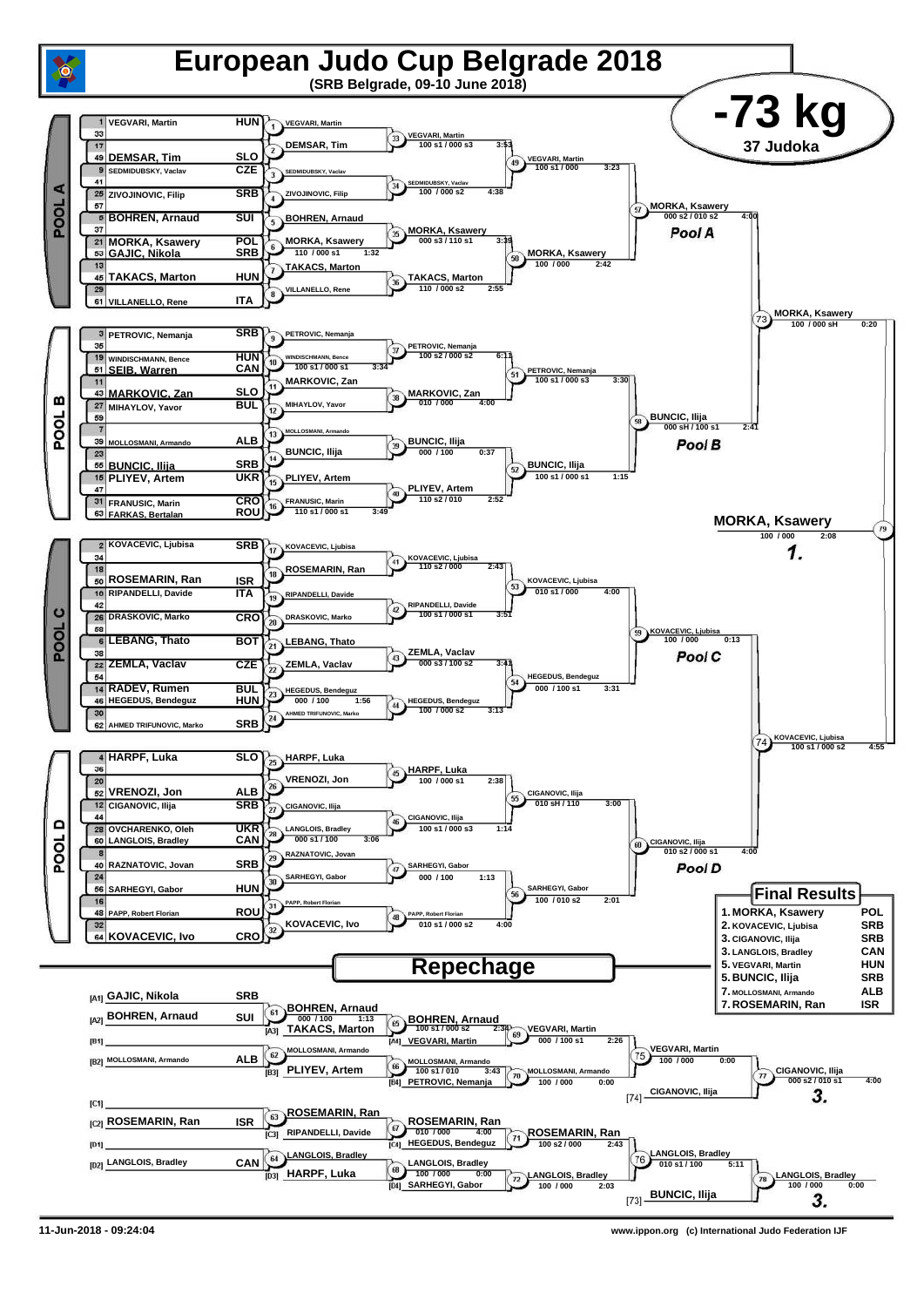

**11-Jun-2018 - 09:24:04 www.ippon.org (c) International Judo Federation IJF**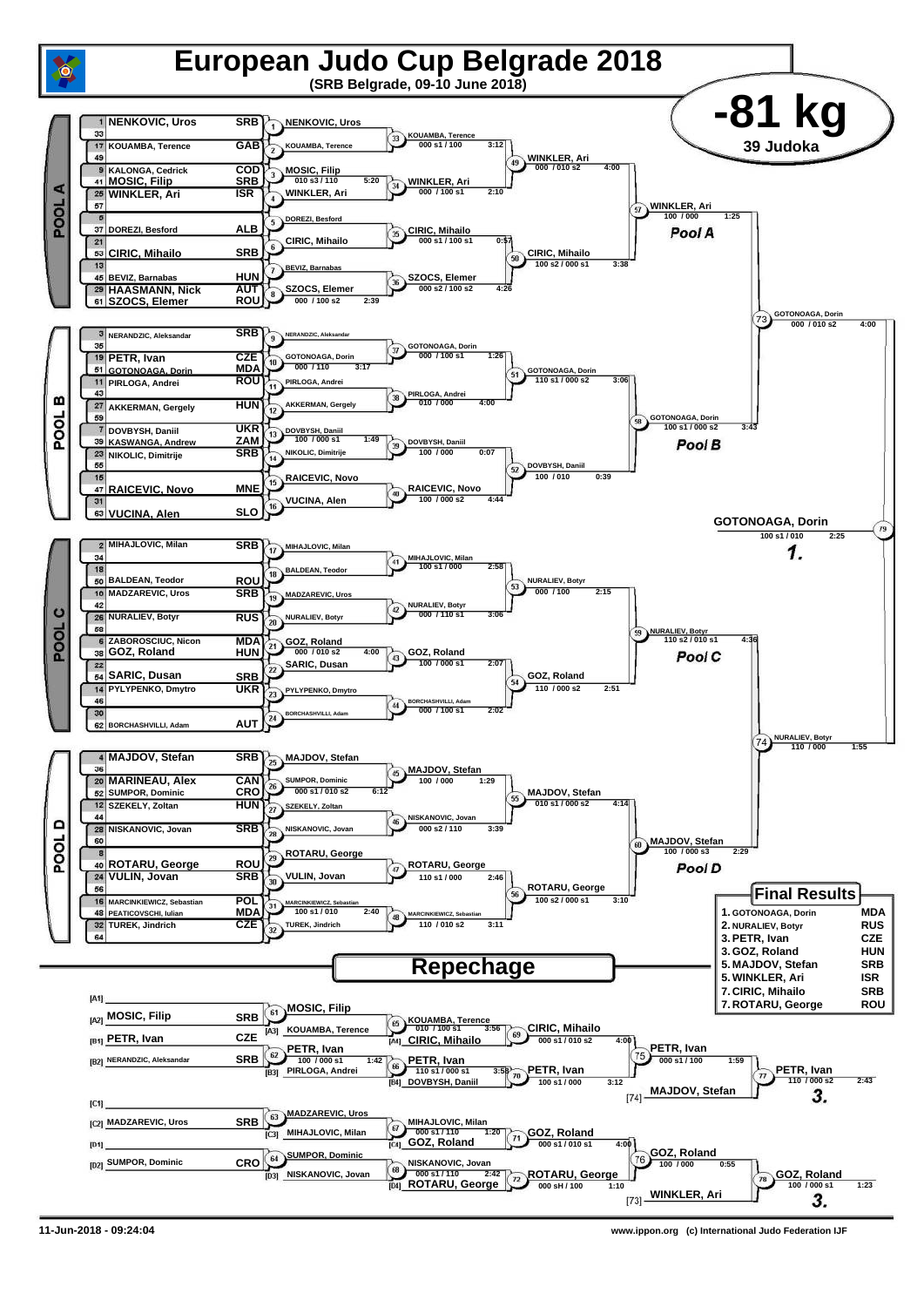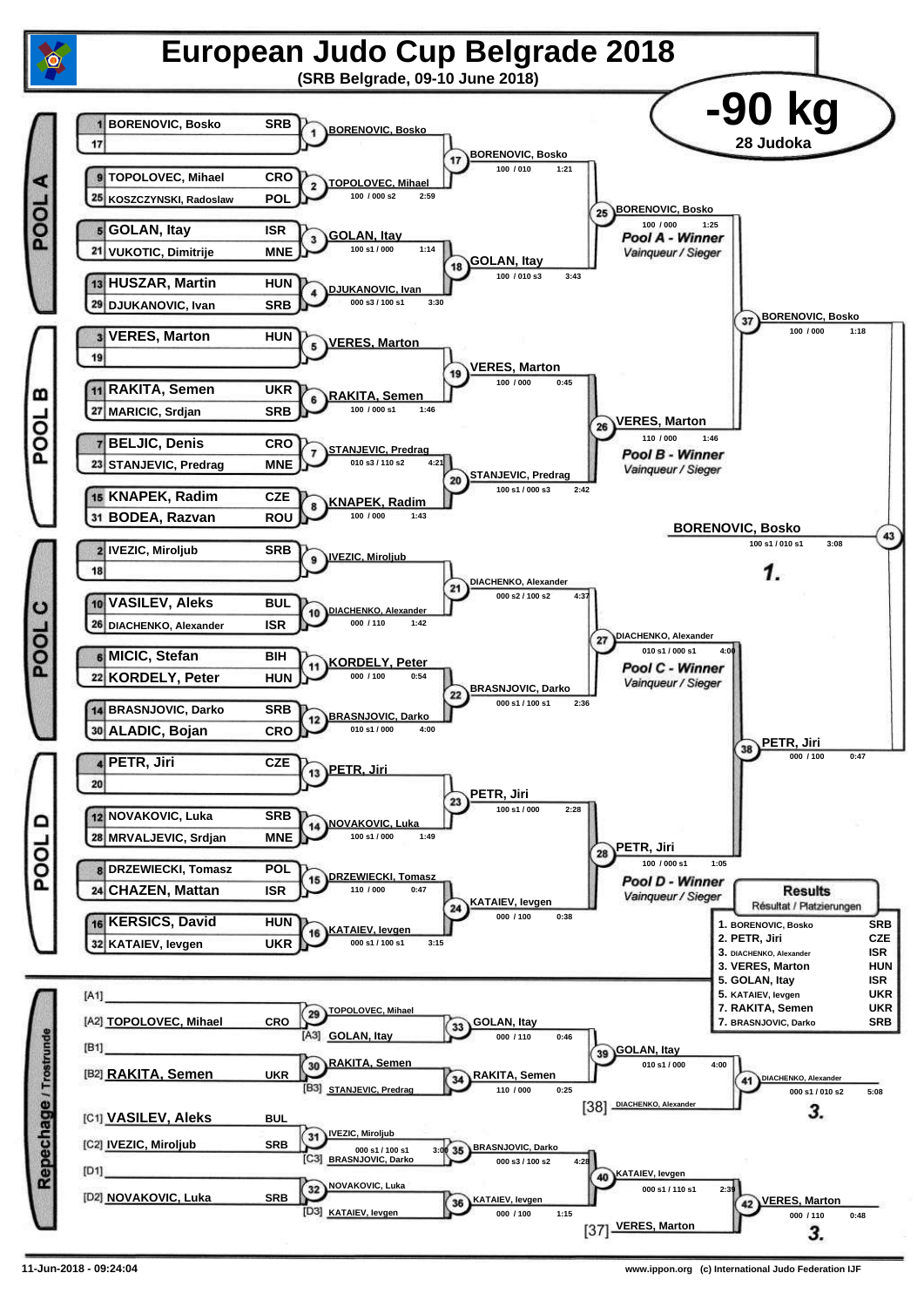